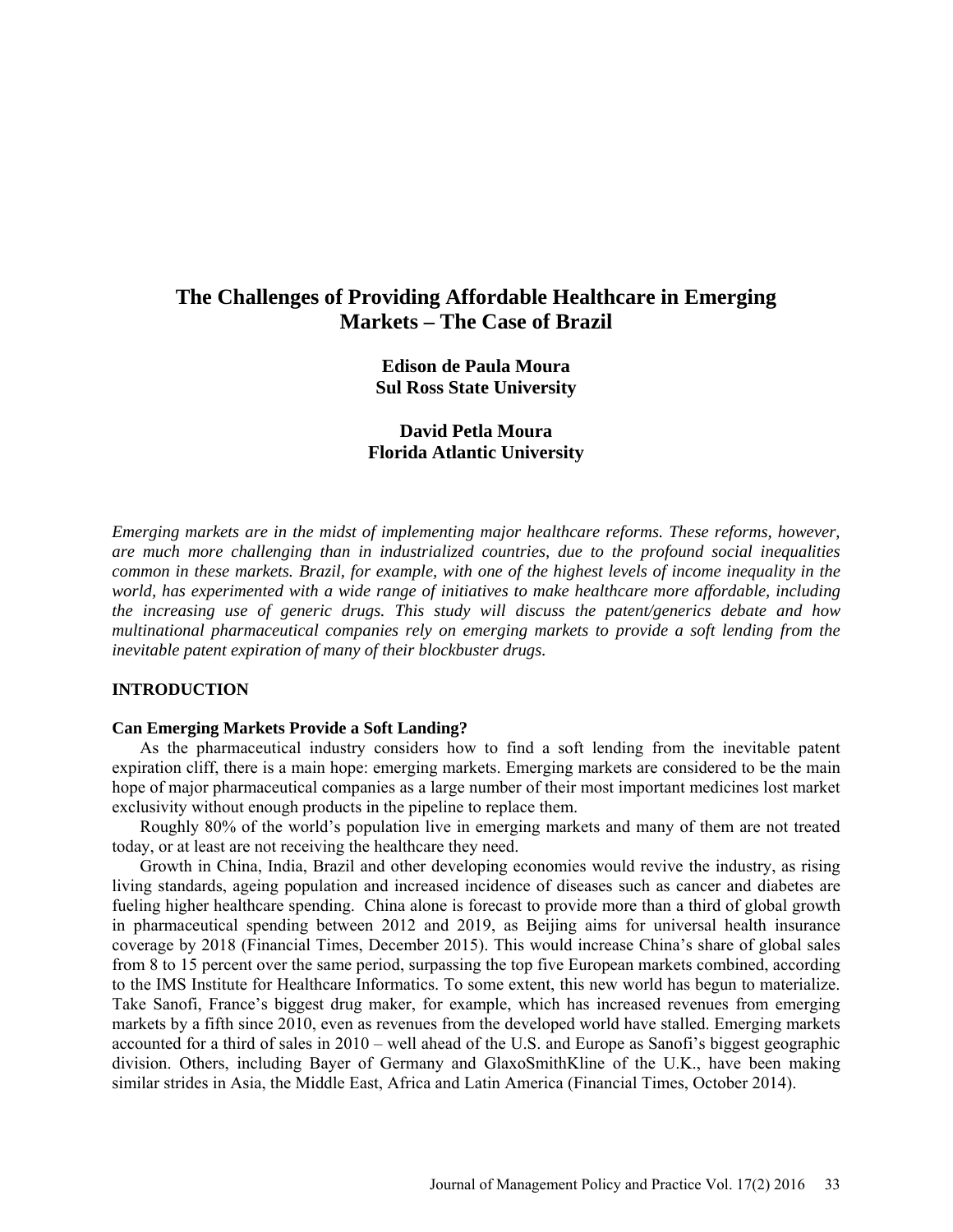Yet the general upward trend masks pockets of volatility, as drugmakers grapple with local healthcare and regulatory systems that vary widely in their structure and maturity. GlaxoSmithKline \$350,000 fine from Chinese authorities in September 2013 for "massive and systemic" bribery of doctors to boost sales highlighted the potential pitfalls in chasing rapid growth in unfamiliar and often opaque markets (Financial Times, December 2015).

In India, meanwhile, multinational pharmaceutical companies have been waging a running battle over intellectual property, as regulators have opened some patent-protected medicines to low-cost generic production by local manufacturers such as Cipla and Sun Pharma. Novartis, the Swiss multinational pharmaceutical company, saw its best-selling drug, Glivec for leukemia, denied patent protection by the Indian Supreme Court last year. Health activists have welcomed such rulings as a step towards more affordable access to medicines. Some industry leaders, however, accuse India of using public health as a pretext for giving domestic drugmakers a free ride on western innovation. Should other emerging markets take a similar stance, the intellectual framework underpinning the pharmaceutical industry would be in jeopardy and the risk for western drugmakers will be that the developing world will gradually begin to look more like a threat than an opportunity and the hope for the soft lending from the edge of the patent cliff will vanish (Financial Times, October 2014).

### **THE PHARMACEUTICAL INDUSTRY AND THE PATENT SYSTEM**

The pharmaceutical industry views the patent system as essential to its business model. Under the basic concept of this patent system, an inventor is entitled to a limited monopoly for a period of time, typically twenty years. Such exclusivity permits high prices during the patent term and the consequent profit incentives provide the basis for the pharmaceutical industry to invest in the very costly development process that is necessary to bring new medicines to market. When a patent expires, the price normally falls as generic competitors enter the market.

Many emerging market countries, however, view patent law quite differently and deliberately decided to deny patent protection to pharmaceutical products. These countries believe that access to pharmaceutical products is so important that they should not be patented. In its 1970 patent law, for example, India excluded medicines from patent protection and chose to provide low-cost drugs for its people at the expense of eliminating incentives to create new products. This law was one of the reasons that the Indian generic drug industry was able to evolve to make and market copies of drugs still on patent in wealthier countries. India has become a major international supplier of drugs to countries where these products can be marketed legally because they have not been patented locally (The Economist, November 2014).

Also, a number of countries had "compulsory licensing" provisions. Compulsory licensing is a TRIPS (Trade Related Aspects of Intellectual Property Rights) flexibility that defines a legal process under which governments can authorize use of a patented technology even over the patent holder's objection. In practice, however, compulsory licensing has rarely been formally granted; rather, governments have used the threat of granting a compulsory license as a way to negotiate lower prices for the drugs (Bird, R. C. (2014).

#### **Brazilian Government and Compulsory Licenses**

In October 1999 Brazil issued a presidential decree that allowed compulsory licensing during national emergency situations, such as the AIDS epidemic. In February 2007, former Brazilian president Luiz Inacio Lula da Silva issued a "compulsory license" that bypasses the patent of the HIV drug Sustiva (efavirenz), which is marketed by Merck & Co. as Stocrin in developing countries. His decision came a day after the Brazilian government rejected Merck's offer to sell the drug at a 30% discount, or \$1.10 per pill, the same price Thailand pays for Sustiva (de Mello e Souza, A., 2008).

The compulsory license allowed Brazil to manufacture or buy generic versions of sustiva, effectively overturning its patent protection. It is estimated that the country saved \$30 million in 2007 alone by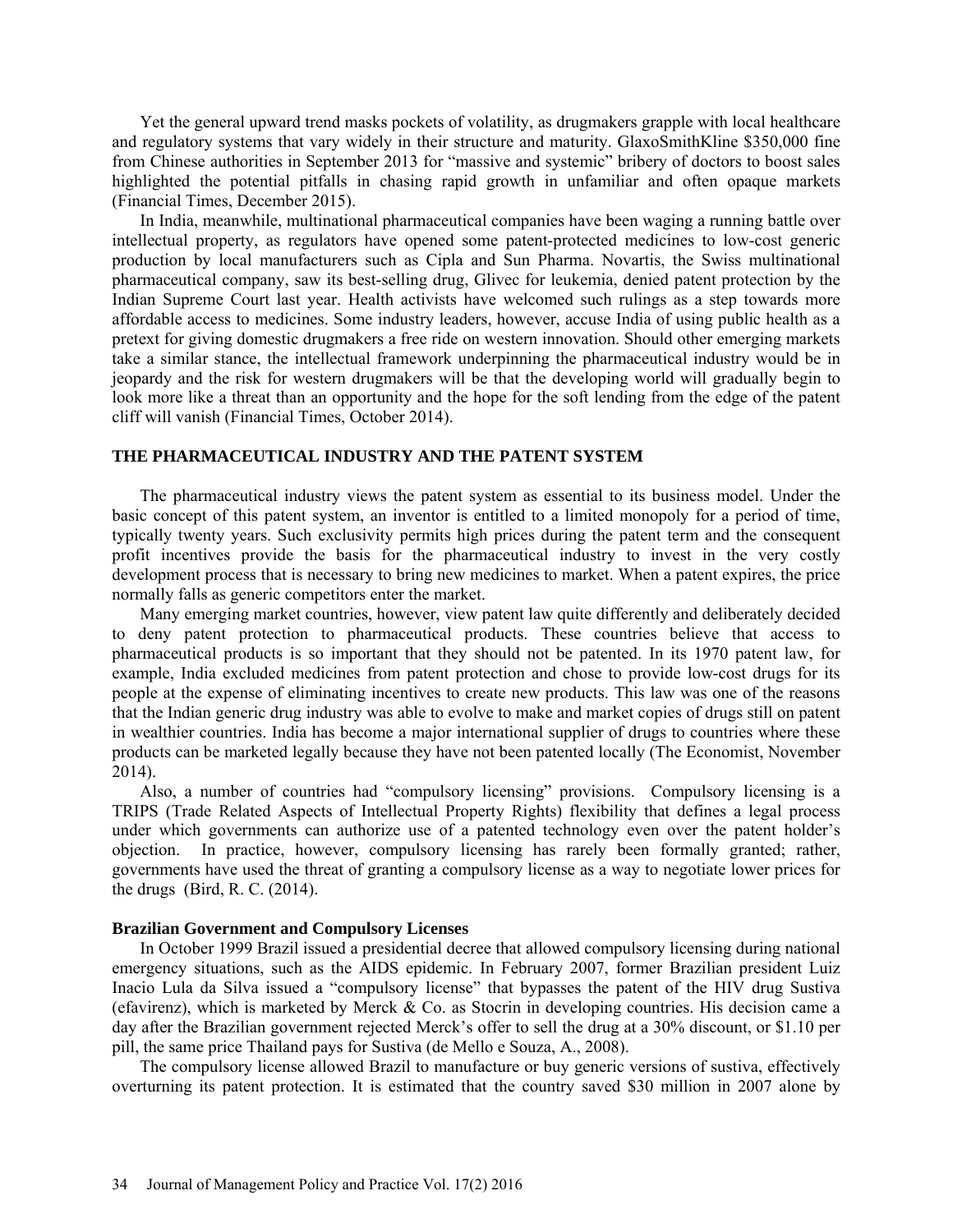purchasing generic efavirenz and would cut \$237 million from its HIV/AIDS drug bill through 2016, when the patent right would expire (de Mello e Souza, A., 2008).

#### **The WTO and Compulsory Licenses**

Under the TRIPS agreement countries belonging to the World Trade Organization (WTO) must grant exclusive patent rights on medicines, but also retain the rights to grant compulsory licenses that legally authorize the production of lower-cost, generic versions of patented drugs in exchange for royalties. Breaking the monopoly of patent-holders is only allowed, within limits, when a country faces an emergency health issue, such as an HIV epidemic. TRIPS also states that products made under compulsory licenses must be "predominantly" for the supply of the domestic market, which limits the quantity of generic medicines that can be exported between WTO member countries. However, in December 2005, the WTO amended its intellectual property rules to permit countries that lack a strong pharmaceutical industry to import generic medications for HIV and other high-priority communicable diseases from countries that produce them under compulsory license, like Brazil for example (de Mello e Souza, A., 2008).

In recent years, Brazil has repeatedly managed to get steep price reductions on drugs from multinational pharmaceutical companies by threatening to break patents, although 2007 marks the first time that the country actually broke such a patent. In July 2005, Abbott agreed to keep the price of Kalestra (lopinavir/ritonavir), a top-selling protease inhibitor (PI), at current levels for the next six years in return for Brazil not to break Abbott's patent. However, the Brazilian Health Minister dismissed the agreement and said the country would continue to negotiate for a lower price or country manufacturers would break Kalestra's patent and sell the drug for a highly reduced price (Bird, R. C. 2010).

Finally, an agreement was reached in October 2005 with Abbott lowering the price in order to protect the drug's patent. Brazil is in continuous talks with the drug companies that manufacture nine of the 17 antiretroviral drugs used in the country free treatment program, while the other eight are already produced in local laboratories and are not patented. It is evident that pharmaceutical companies prefer to lower their prices in order to retain control over the Brazilian market rather than lose it completely.

#### *Brazilian Domestic Companies Lack the Skills …*

A fact that cannot be overlooked is that Brazilian domestic companies and public laboratories still lack the skills, technology and research capacity of multinational pharmaceuticals companies (MPCs). For example, Far-Manguinhos, a public laboratory, has been instrumental in developing the government's AIDS programs. It has not only produced cheap anti-retroviral drugs (ARVs), but has also helped to contribute to local knowledge by using reverse engineering techniques to produce versions of ARVs not protected under TRIPS. However, this industrialization process has reached "a major stumbling block" because the number of domestic firms that are able to receive and implement the technologies is limited (Cassier & Correa, 2012). Furthermore, there will always be a need for new AIDS drugs that generic manufacturers are unable to produce, because patients develop immunity and treatment regimens need adjustment (Shadlen, M., 2013).

## **THE BRAZILIAN PHARMACEUTICAL MARKET**

Besides attracting foreign investment from several sectors, Brazil's 200 million plus population presents very attractive prospects for pharmaceutical companies from all over the world. The Brazilian pharmaceutical industry, comprised of 270 companies, is the eighth largest pharmaceutical market in the world and the largest market in Latin America. In 2016, the Brazilian pharmaceutical market is estimated to reach US\$ 25.1 billion, 35 percent of Latin America sales. The health sector as a whole represents 9 percent of the Brazilian GDP and employs directly 47,000 people (IMS Health, 2014). Government purchases represent 50 percent of the market for medical equipment, more than 90 percent of the vaccines and 25 percent of all drugs, according to the Brazilian Ministry of Health. Total sales of drugs since 1975 have been increasing on average 14 percent a year in Brazil – the annual growth rate in the U.S. was only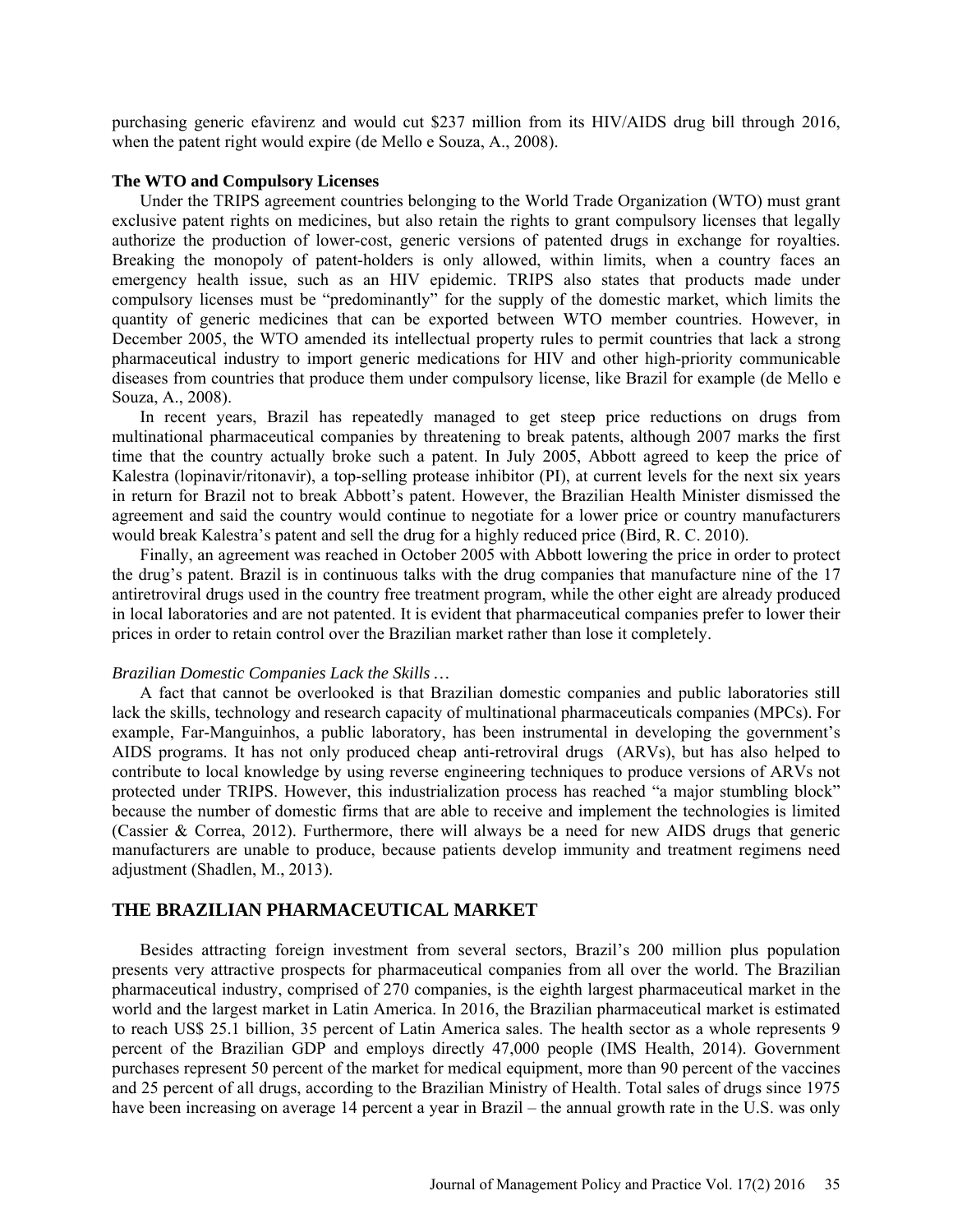9 percent during the same period. Demand for pharmaceutical products will increase still further when the government makes good on campaign promises to provide medical treatment for free and easily available to more people through medical posts, health units, and health centers in rural areas (Frost & Sullivan, 2013).

Nearly 20 percent of the companies operating in the Brazilian market are foreign, accounting for approximately 75% of all pharmaceutical sales. So, foreign firms have a rather large chunk of the market even though foreign investment in the drug industry accounts for only 4% of all foreign investment in Brazil. Most of the international firms are from the U.S. and Europe, with the majority of the world's largest pharmaceutical companies being represented. Foreign companies account for approximately 75 percent of the internal market. Major local manufacturers are also well represented in the Brazilian pharmaceutical market (Frost & Sullivan, 2013).

### **The Public Healthcare Services and the Private Sector**

Public healthcare services, in conjunction with the private sector, work under contract with the government and it is estimated that healthcare coverage is now about 75 percent. Much of the work being carried out by the current government to improve healthcare services is focusing on the poorest sections of the population in areas such as combating vitamin deficiencies and reducing child mortality rates (IMS, 2013).

Over 75 percent of the financing for the public sector comes from the Brazilian treasury, with the remainder provided by the states and municipality, in other words, much of the healthcare burden rests on the public sector.

### **THE CHALLENGES OF PROVIDING AFFORDABLE HEALTH CARE IN BRAZIL**

Brazil's size as a country makes the provision of affordable healthcare for all citizens a difficult commitment for the government to fulfill. Despite its classification as the  $7<sup>th</sup>$  richest country in the world in terms of nominal Gross Domestic Product, (World Bank 2013) Brazil has been described as a country that exhibits profound social inequalities. According to figures from the UK's Department for International Development Health Resource Center, across Brazil there is a 63.4 percent degree of income inequality (Amon, P., 2014). The scale of the difference is highlighted by the fact that the median income of the wealthiest 10 percent of the Brazilian population remains 30 times greater than that of the poorest 40 percent (Amon, P., 2014).

Resolving these inequalities is made more difficult by the fact that the population is growing and ageing rapidly. According to the Population Division of the Department of Economic and Social Affairs of the United Nations, between 1950 and 2010, the Brazilian population grew from 54 million to 188 million (Amon, P., 2014). Despite an expected overall slowing down of the population growth rate after 2013, by 2050 the Brazilian population could be as high as 253 million. Furthermore, while those aged 65 and over represented only three percent of the population in 1950, they will represent nearly a fifth by 2050 (Amon, P., 2015).

This population growth is unprecedented and, consequently, the majority of the people does not have the healthcare with the quality they need. In the last decade or two, a large number of Brazilians is moving out or poverty and entering the market for consumer goods such as apparel, appliances, automobiles, etc., and, of course, healthcare. The private sector can handle the 10 percent of the population that already treats healthcare as another consumer good but cannot make a dent in the influx of poor people that does not treat healthcare as a consumer good but as a public good (Financial Times, October 2014).

The provider of public goods such as healthcare is the government but in the case of Brazil, with its growing and ageing population, the government can no longer afford to pay the high prices of patented medicines and has decided that the best way to alleviate the healthcare burden is through the use of generic drugs.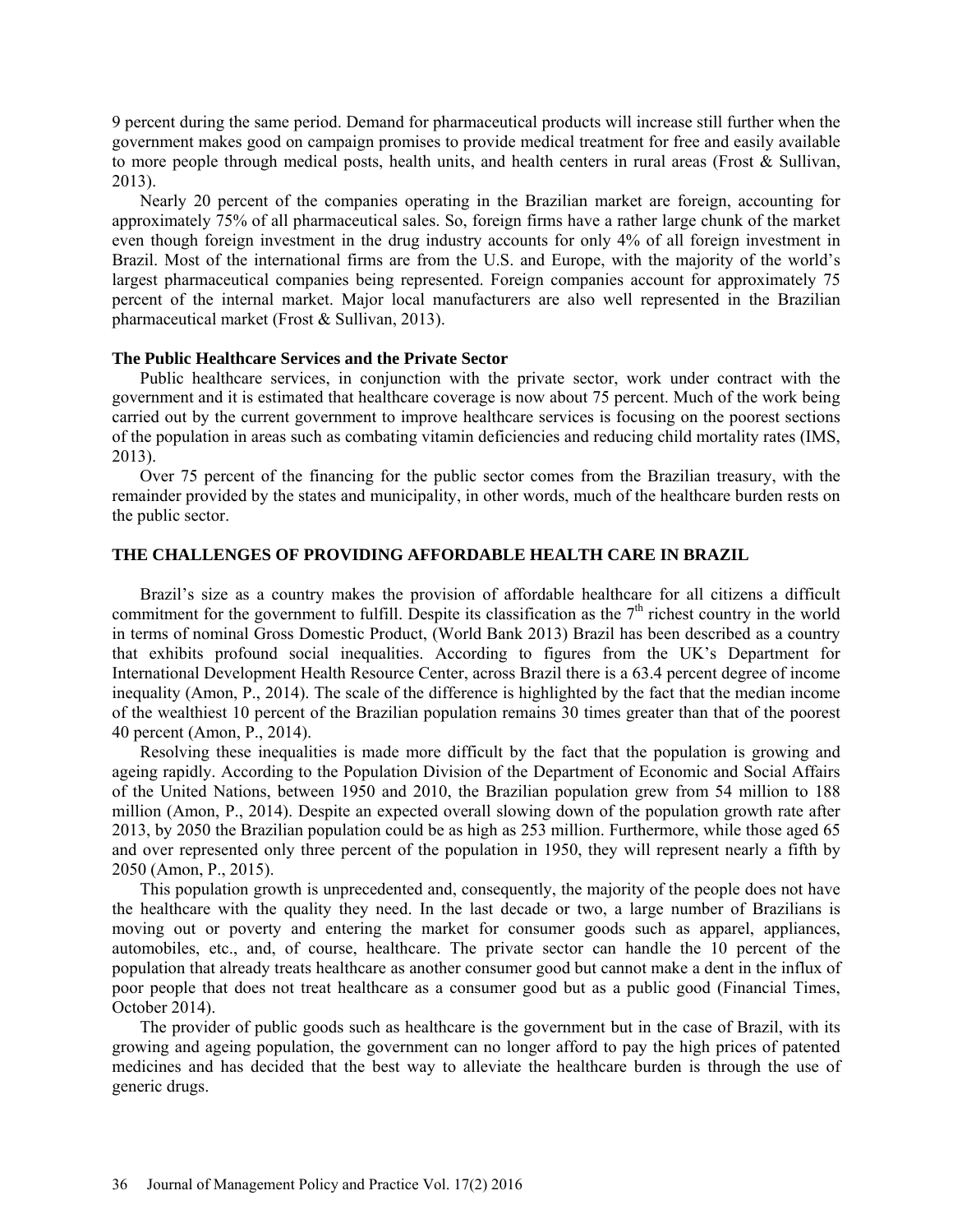#### **Generics Law**

Possibly the greatest impact on the local pharmaceutical industry was the introduction of the Generics Law in 1999. The regulations in the law aimed to control the implementation of the Generics Law by establishing technical standards and norms, defining concepts of bioavailability and bioequivalence, setting the criteria for licensing aimed to increase competition and variety in the supply of medicines in the market, to improve the quality of all medicines, to reduce prices, and to improve access of the population to treatments.

The law created a new category of drugs (generics) where previously there had been only similar and originator products. Drugs classified as generics are defined as those that are interchangeable with the reference medicine or innovator product; that is, they prove "bioequivalence" (the demonstration of identical composition of active ingredients, pharmaceutical dose and form) and have comparable "bioavailability" (the degree or rate at which a drug is absorbed or becomes available at the site of physiological activity after administration) when studied under the same experimental design (Elias P. & Cohn, A, 2010). Generics can be produced only once a patent has expired or a waiver of a patent has been granted, and must comply with safety, efficacy and quality tests according to Brazilian Non-Proprietary Name standards. The generic option provides a generally cheaper – between 40-45% lower than the original product and better quality option to the consumer, due to the long-term existence in the market, and their well-known brand names (Chetley, R., 2014).

#### **The Generics Law and Multinational Pharmaceutical Companies**

While multinational pharmaceutical companies benefited from the introduction of the patent law, they suffered greatly from the introduction of the Generics Law. According to IMS information, some MNC pharma companies experienced up to an 80% loss in revenues because of the introduction of the Generics Law. As a result, many began to shift their business strategies and began to sell off old off-patented product lines and to focus primarily on innovative-patented products (Grabowski, H., 2011).

Brazilian companies, on the other hand, benefited greatly from this new market in part because they were prepared for the transition to the new IP regime and the introduction to generics due to the drawn out debates in Congress over these issues. The law benefited many small local companies who were able to produce drugs cheaper and take advantage of their good relations with distributors and pharmacists as well as large sales force. As a government spokesperson noted, the generics law benefited the smaller labs, many of which are Brazilian; they now were able to produce these drugs at a much lower cost. In fact, he states, "we now have a group of cheaper drugs that have the same quality and efficacy as the much more expensive branded drugs. This has cut into the sales of the multinational pharmaceutical companies, and that's why they resist accepting the generics" (Grabowski, H. 2011, p. 8).

Furthermore, some national privately owned companies indicated that, due to the new IP legislation, the opening up of the economy, and the health regulations, they were diversifying their business strategies; increasing exports to Latin America, the United States and Europe; investing in types of R&D, including into new molecules, delivery systems, formulations, and indications; and diversifying from similar into generics production (Grabowski, H. 2011).

According to the president of the Brazilian Generic Drugs Industry Association, Odnir Finotti, "The strong growth of generic drugs in Brazil (and globally) is due to the combination of equal quality products with prices around 50% lower than brand products" (The Economist, May 2012, p. 15).

The good news, Finotti added, is that Brazil's market still has plenty of space to develop. The current expiration of patents, for example, could boost the development of new generic drugs. Another reason for Brazil significant generic-drug growth may be the global economic crisis that began in 2008. "During times of insecurity, patients search for lower-priced drugs to continue their treatments or even start a treatment that otherwise would not be started if generics were not available," concluded Finotti (The Economist, May 12, p. 16).

In Brazil, patent expiration could lead to the transfer of approximately \$444 million to the genericdrug market between 2011 and 2017 according to São Paulo based Pró diens, whose members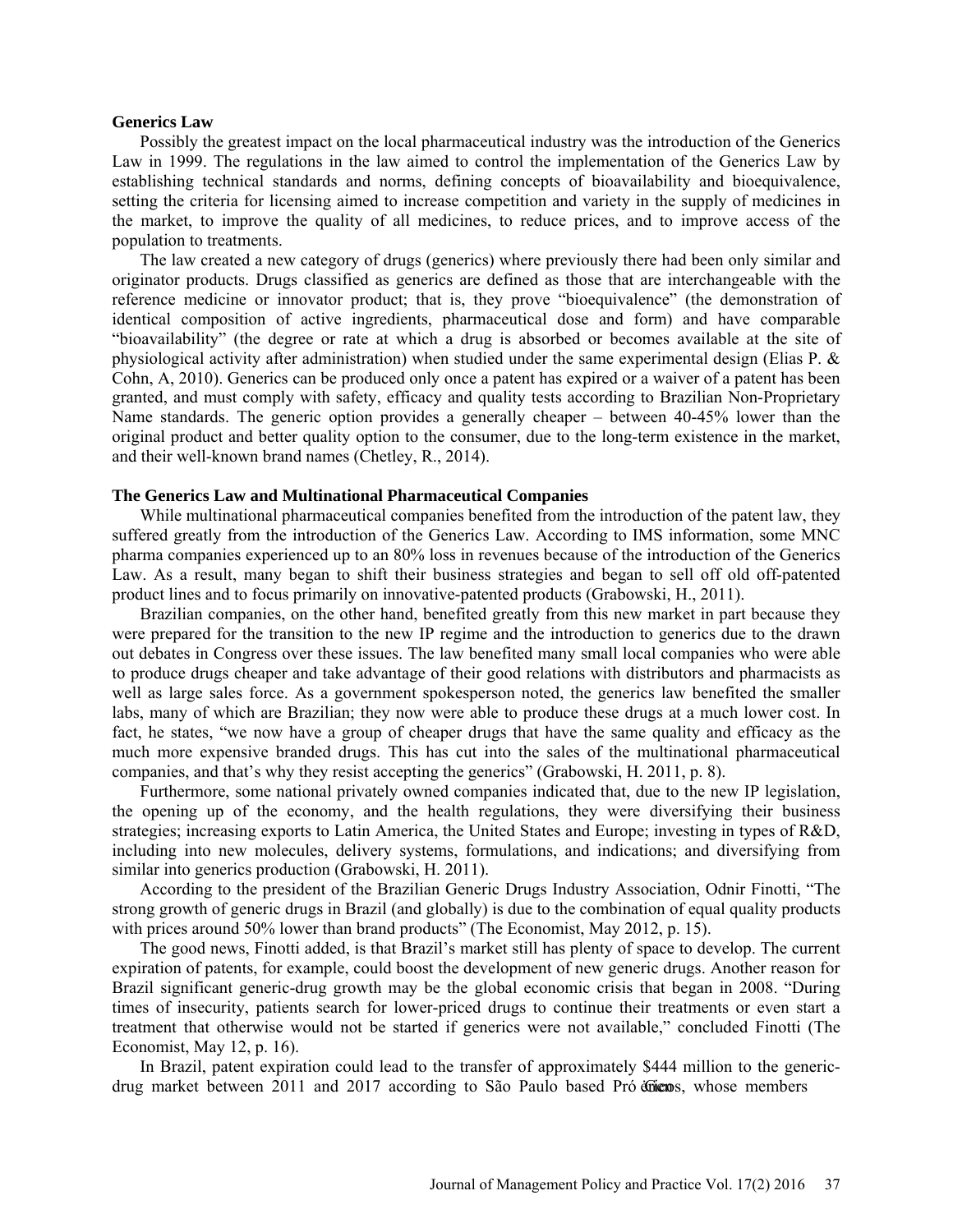include large generic-drug laboratories operating in Brazil. The association aims to help increase access to generic drugs by promoting the expansion and consolidation of the market in the country.

Brazilian law requires that the price of generic drugs be at least 35% lower than brand-name drugs and that public health care professionals prescribe solely generic drugs to patients, considering the limited income of most Brazilians (IMS Health, 2012).

The market share of generic drugs in Brazil corresponds to nearly 20% of the country's total domestic sales of drugs in units. In European countries the national market share of generic drugs varies from 35% to 60%. In the U.S., a 20-year old consolidated market, share in volumes is currently around 60%, according to IMS health. In the U.S., generic drugs are discounted as much as 8% compared with branded drugs (IMS Health, 2013).

Association data show that around 25 blockbuster-drug patents will expire by the end of 2016, leading to optimistic generic-drug industry projections. It is estimated that market-share growth in units for 2017 will grow at more than 20% based on the production of new generic drugs following innovatordrug patent expirations. Trade officials expect generic drugs to account for more than 22% of Brazil's overall market share by 2018 (IMS Health 2013). In this case, the country could become one of the largest generic-drug markets in the world.

#### **Pharmaceutical Promotion**

The pharmaceutical industry is motivated by profit and it is the quest for ever larger sales and profits that determine how the industry promotes its products in most countries, especially in developing and emerging markets. Physicians and consumers are strongly influenced by pharmaceutical promotion, with all too predictable results: doctors prescribe irrationally and consumers develop grossly distorted ideas about the value of modern medications. We would not be realistic if we were to say that MNCs are operating in the developing and emerging markets primarily for the welfare of those countries – they are not missionaries, they are businessmen (Melrose, 2015). In China, for example, poorly paid doctors can still top up their salaries by taking bribes from drug companies or receiving payments for speaking on their behalf at promotional events. A Shanghai doctor can double his monthly salary by accepting two or three speaking engagements, according to the compliance officer of one western pharmaceutical group (Financial Times, December 2015).

The international Federation of Pharmaceutical Manufacturers Associations (IFPMA) claims that information from the industry "provides prompt, detailed and accurate information for the benefit of both doctor and patient" (Chetley, R., 2014, p. 70). Benefits may sometimes indeed occur to doctors and patients, but if so they are distinctly secondary outcomes. Far too often, the only benefits from advertising go to the drug companies. The main reason for advertising is to increase sales and profits and to achieve these objectives the truth might have to be bent or broken. As a former Abbott medical director pointed out: "The incidence of disease cannot be manipulated and so increased sales volumes must depend, at least in part, on the use of drugs unrelated to their real utility or need" (Chetley, R., 2014, p. 90).

#### *Cost Breakdown for Advertising Costs*

Expenses for advertising and promotion in emerging markets generally account for between 20 to 30% of sales. Yudkin, R., (2013) estimated that pharmaceutical companies were spending twice as much per doctor on promotion in Brazil and other emerging markets as they spend in Britain. About half the money spent on promotion goes toward salaries and other expenses associated with the companies' detailers or sales representatives. These are the men and women who are paid to travel from office to office promoting their companies' products. Whereas in the west there is about one detailer to every 10 or 20 doctors, in emerging markets the ratio is usually 1:5. Early in 2011 a Brazilian senator, who was also a physician, found that he was visited on 18 out of 21 working days by a total of 69 detailers. They left him a total of 452 free samples of drugs and 25 gifts (Ledogar, A., 2013).

The IFPMA maintains that detailers play "an essential role in linking the research laboratory with the physician" (Health Horizons, 2005). THE IFPMA Code of Pharmaceutical Marketing Practices states that these people "must be adequately trained and possess sufficient medical and technical knowledge to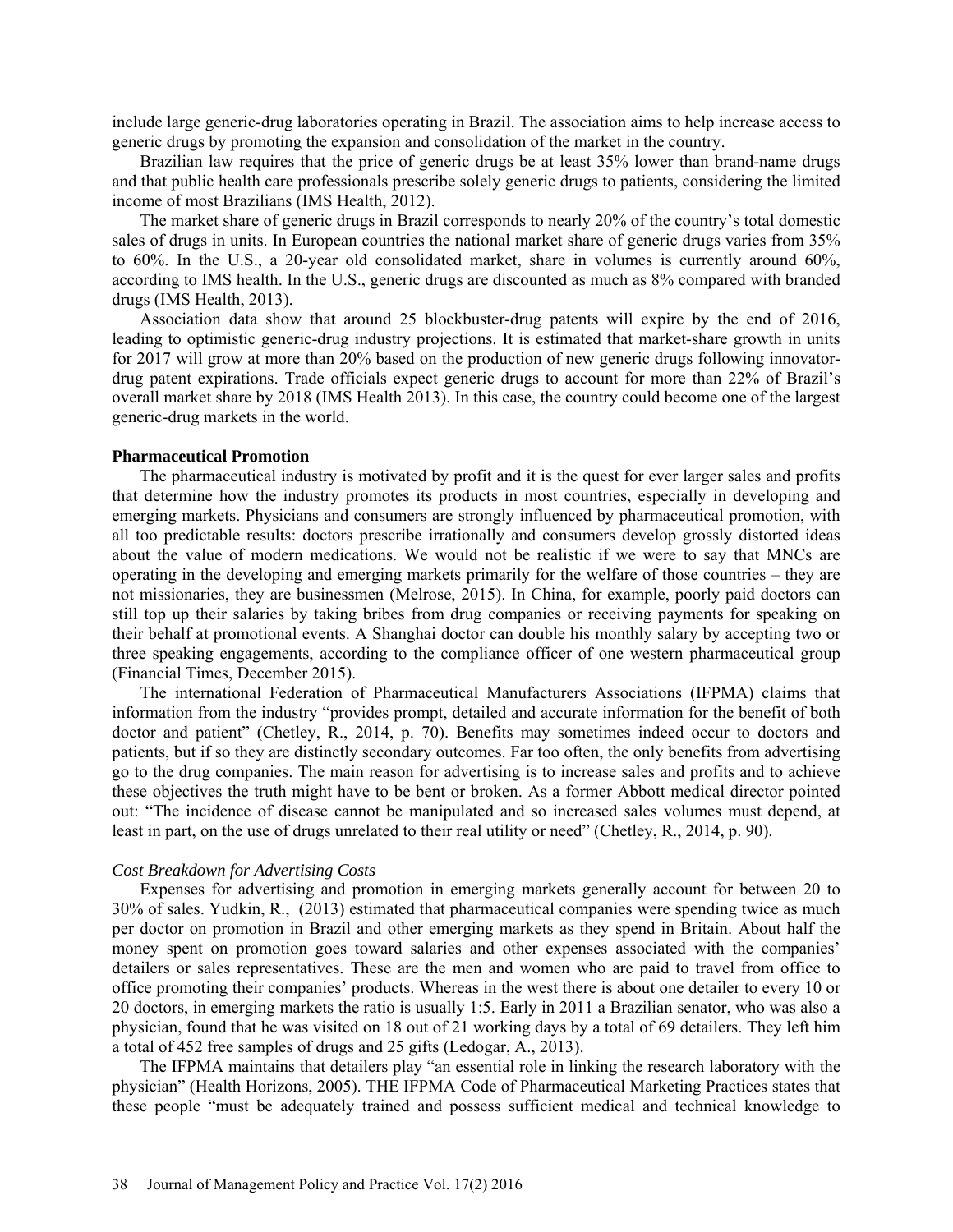present information on their company's products in an accurate and responsible manner" (International Federation of Pharmaceutical Manufacturers Association, 2009, p.6). However, doctors, and their patients, would probably be better off if the detailers paid them fewer visits. Often detailers are poorly trained and ill-informed. A Brazilian detailer worked in the mornings as a clerk for his country medical association and in the afternoons as a detailer for one German and one American pharmaceutical company. He had no medical or pharmacology training and felt that his job was to promote the products as "the best" without having any idea of their real usefulness (Melrose, K., 2015).

Detailers are often only concerned with selling their products. In Salvador, Brazil, a Hoechst detailer was observed trying to persuade a doctor that Lasix (furosemide) was a good drug to use for children who had kwashiorkor or marasmus. These are diseases that result from severe protein deficiency and one of their manifestations is edema or swelling throughout the body. Lasix which is a diuretic or "water pill" is used to eliminate excess fluid in the body. When it was pointed out to the detailer that the swelling might go down if Lasix was used but the child would be killed, the detailer responded "Well, the child is going to die anyway" (Muller, K., 2012, p. 21).

As in every country, printed promotional material is also heavily used in Brazil. During a six-month period in 2011 all advertisements delivered to four internists in the city of Pelotas, Brazil, were collected and examined. There were over 350 pieces ranging from full reports of clinical trials to unsubstantiated claims without any references. Many of the pieces employed faulty experimental design, analysis and presentation of results in order to impress upon doctors the quality of the drugs being advertised. And many health care providers, busy with large number of patients, rely, almost exclusively, on promotional material to keep up with new developments in their field (Victoria, G., 2012).

Detailing, sampling and the provision of printed material are not the only methods of promotion: doctors are literally wined and dined and "gifted." In major areas such as São Paulo, Rio de Janeiro and Brasilia, doctors are entertained lavishly at famous hotels and restaurants and invited for free weekends in well-known resorts. Pharmacists, hospitals and doctors are rewarded by multinationals with gifts like televisions, video cassettes, nursery room equipment, air conditioners, office furniture and many others (Chetley, R., 2011; Muller, K., 2014). In March 2012, one multinational firm organized symposia in major Brazilian cities to celebrate twenty years of its antimicrobial drug. These venues were five star hotels and doctors were treated to sumptuous meals (Tan and Tanchoco, 2013). However, it is not only the multinational companies that are guilty of such sumptuous spending; domestic companies are known for giving expensive gifts like cars and refrigerators to class A doctors who have what is known in the trade as a "prescription following" (Melrose, K., 2015).

#### **Promoting Medicines to the Consumer**

Drug promotion in developing and emerging markets such as Brazil is not confined to only health professionals; consumers are also heavily targeted. A former president of the Brazilian Association of Pharmaceutical Companies (ABIFARMA) estimates that advertising expenses for over-the-counter drugs may reach 40 percent of the drugs' cost (Health Action Information Network, 2011). Mass media promotion in Brazil in April 2010 alone came to about \$3 million while ads for medicines and other health products account for about 10 percent of total revenues in the Brazilian print media (Tan, M., L. 2012).

Consumers in Brazil and other emerging market countries are the victims of aggressive advertising to induce consumption and self-medication. Drugs are promoted as a way of obtaining happiness, with television ads making the response to drugs appear instantaneous and magical. At health and beauty fairs the public is given free samples and literature normally reserved for doctors (Greenhalgh, T. 2012). One particular popular radio station in São Paulo pours out a stream of pharmaceutical commercials that are heard all over Brazil (Haak, H., 2012). One Latin American "drug promotion expert" saw discrepancies in the information that companies supply in different countries as part of normal business practices: "if your competitor claims five indications for his product, you claim at least six. And if he discloses three adverse reactions, you are senseless if you disclose more than two" (Melrose, K., 2015, p. 73). One of the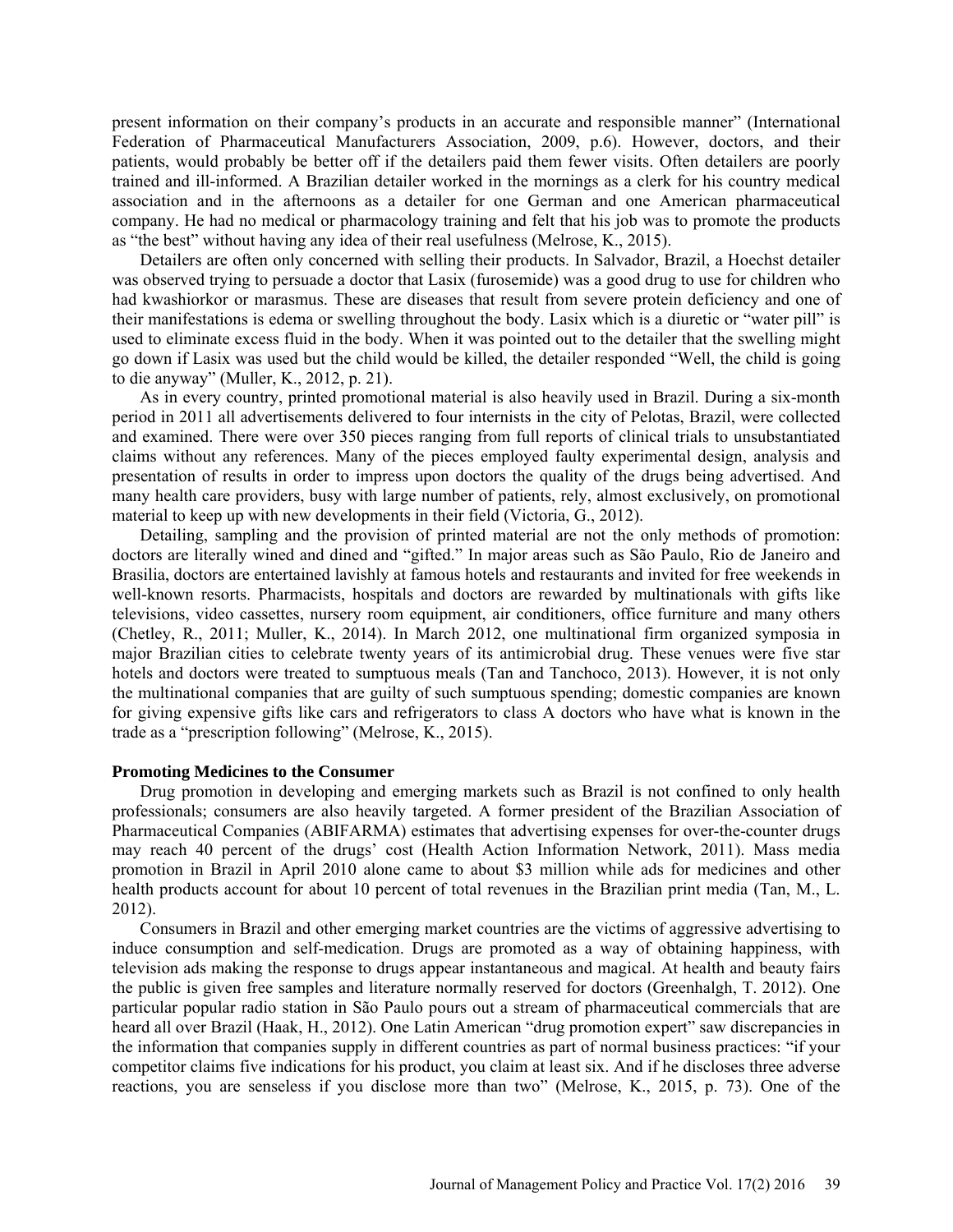pharmaceutical executives that Braithwaite (2011, pp. 25-6) interviewed for his book, *Corporate Crime in the Pharmaceutical Industry,* argued along similar lines:

In countries like Brazil our product has to compete with 20 pirate competitors. Now these people promote the product for every infection imaginable. They therefore get better sales than we who developed the product … Of course our Brazilian manager then wants us to expand the indications too.

Evidence indicates that like physicians in emerging market countries, doctors in other countries also rely heavily on the drug companies for their information (Lexchin, J., 2012). A study in Brazil concluded that the main sources of information of the medical profession are directly or indirectly linked to the promotional activities of private companies (United Nations Centre on Transnational Corporations, 2012).

#### **The WHO's Ethical and Scientific Criteria for Pharmaceutical Advertising**

Although The World Health Organization (WHO) established the "Ethical and Scientific Criteria for Pharmaceutical Advertising" in 1968, the work of people like Ledogar (1975) in the mid-1970s made it clear that there was one set of promotional standards for the developed world and a different set for the other countries. Consequently, the 1980 World Health Assembly (WHA) decided to authorize the development of a code of pharmaceutical marketing practices that could be used in every country. Finally a revised "Ethical Criteria for Medicinal Drug Promotion" was approved by the 44<sup>th</sup> WHA in 1995. The revised ethical criteria constitutes of general principles for ethical standards in drug promotion and advertising, regarding medical representatives, free samples, symposia, post-marketing studies, packaging and labeling and information for patients. Of particular note is the additional suggestion that countries without a well-developed regulatory agency that approves labeling should be provided with "information consistent with that approved by the drug regulatory authority of the country from which the drug is imported or other reliable sources of information with similar content" (World Health Organization, 1995). However, the revised criteria are general principles only and have no legal force – there were no provisions for either monitoring compliance with the code of enforcement of its provisions (Ledogar, A., 2010). The code, to begin with, is only applied after the ads have appeared. There is no requirement for pre-clearance of ads before they are used. Regulatory agencies in Latin America have filed over 500 complaints of violations of the code. Even when the complaint was upheld, there was such a long delay that the offending companies may have been able to complete the advertising runs as planned before the ads were withdrawn (Muller, K., 2012).

### **Dispensing of Drugs in Brazil**

Another idiosyncrasy in the Brazilian and Latin American pharmaceutical market is that prior to 1978, most all drugs, except controlled substance, could be purchased over the counter. . For customers who did not know which drug would be most effective for their illness the pharmacist would make his or her recommendation and sell the medicine. In reality the pharmacist was the health care provider to families who either did not have health insurance or could not afford a visit to a medical doctor. The most popular pharmacists had a good number of loyal customers who considered them even better than medical doctors and usually spread the word among their relatives and friends. Some pharmacists became so busy that they would only "consult" during certain hours of the day. In 1978 a law was passed that established a prescription only category of drugs but the pharmacists continued prescribing medicines to their "patients," including antibiotics (Nascimento, A., 2012).

#### *Cross-Sectional Study of 166 Pharmacists in Santa Catarina, Brazil*

The way antibiotics are prescribed and dispensed in Brazil reveals another interesting idiosyncrasy of that market. Antibiotics are drugs widely used in prophylaxis and treatment of a great number of diseases. However, their use must be carefully controlled, as acquisition in pharmacies, often without medical prescription, is elevated. Rauber et al. conducted a cross-sectional study of 166 pharmacists in October 2013, in the State of Santa Catarina, Brazil. While 15 percent of the respondents replied that antibiotics dispensation only occurred under medical prescription, a relatively large number of pharmacists (85 percent) said they dispensed them without prescription. Among the diseases for which the pharmacists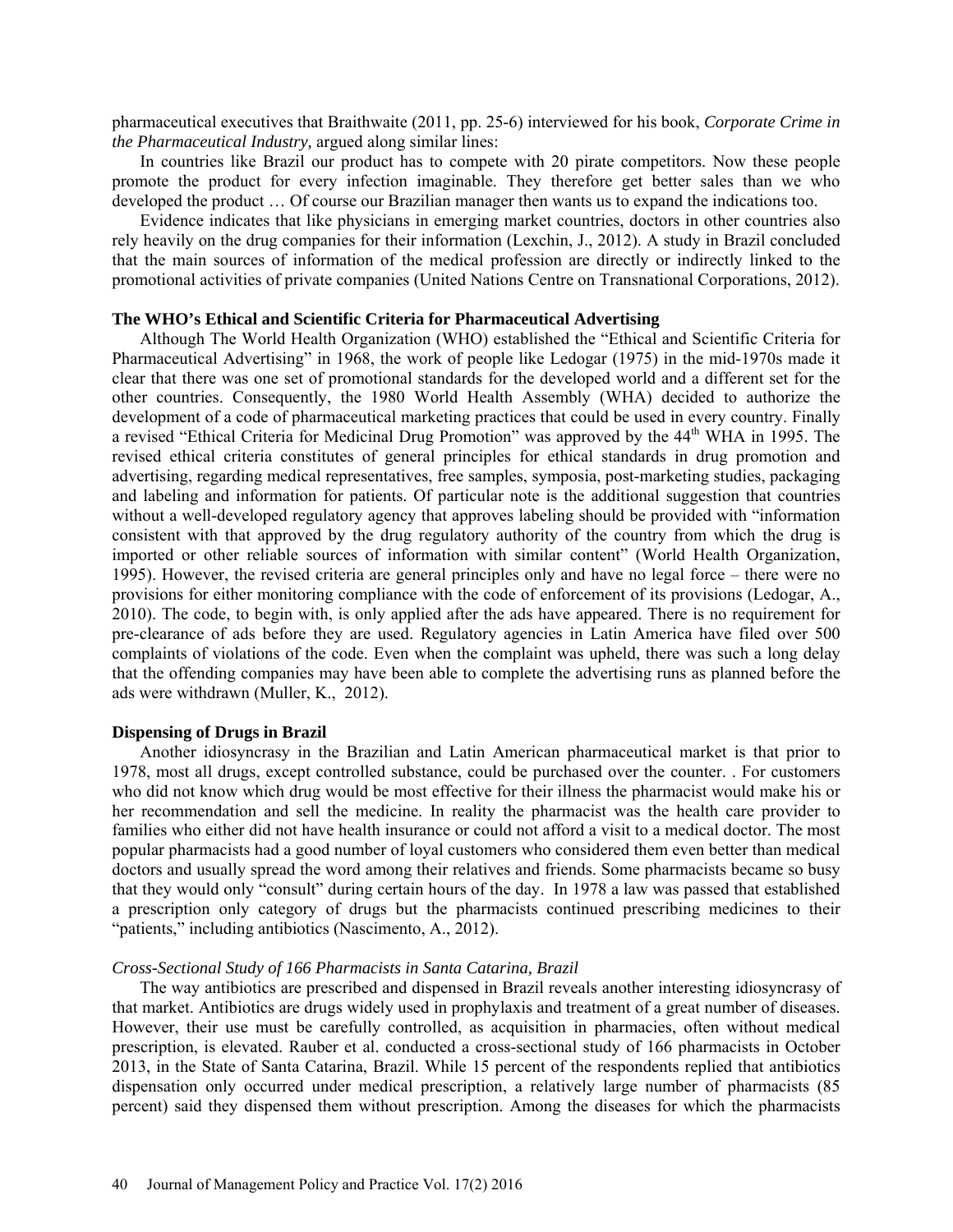said they oversaw sales of antibiotics without medical prescription were throat infection (29 percent), urinary tract infection (12 percent), ear infection (11 percent) and sinusitis (8.4 percent). The responses indicate that the respondents' main symptoms indicating antibiotics were: high fever (23.6 percent), formation of throat plaques (16.2 percent), presence of pus (7.5 percent) and sore throat (6.4 percent), among others. Further results showed that the three antibiotics most frequently sold in the dispensing pharmacies, without medical prescription, were amoxicillin, cephalexin and the combination of sulfamethoxazole with trimetropine (Martins & Martins 2014).

The large number of interviewees (pharmacists) who reported dispensing antibiotics without medical prescription is of particular concern. According to author (Nascimento-Carvalho, 2014), this practice should be addressed, since the majority of acute respiratory infections are of viral etiology and therefore do not benefit from the use of antibiotics. According to the author, these drugs provide only slight benefits for acute otitis media in children, yet can significantly increase the occurrence of adverse effects associated with their use. The study also showed that pharmacists with a heavier workload, and those who underestimated the physicians' qualification to prescribe and overestimated their own qualifications, were the ones who most frequently dispensed medicines without medical prescriptions. In contrast, pharmacists who stressed the importance of their duty in rationalizing the consumption of drugs, required medical prescriptions more frequently.

If the desired outcome is to provide quality health care, pharmacists should bear in mind that the official recommendation concerning their role is to identify mild or moderate diseases, whose symptoms are self-limited and for which they can dispense medicines that do not require medical prescriptions, while advising the patient to consult a medical doctor if symptoms persist beyond a few days (World Health Organization, 2014).

#### **CONCLUSION**

Healthcare has become a top priority for the Brazilian and other emerging market governments as they seek to redress social inequality within the country. Funding ambitious health care programs represents a major challenge, however, owing to the demands of a large population and continuous economic uncertainty. As the cost of health care is rising, generics have been identified as a useful tool to expand health care coverage; as these products are cheaper than branded medicines, they allow the government to better allocate its limited resources to serve all the segments of the population.

The shift to generics creates opportunities for international companies that market such products, but also presents them with challenges, as the legislation concerning generic medicines is still evolving. There are likely to be developments in this area to tighten up legislation, however, and in many cases the requirements for bioequivalence will necessitate the running of additional clinical trials as proof of a product's suitability to be classified as generic.

The manufacturers of branded products are also carefully monitoring Brazil's healthcare situation, as the emphasis on essential medicines has seen the government begin to challenge their patents. The recent success of the Brazilian government in maintaining its strong stance with the industry over the pricing of AIDS treatment is likely to encourage it to take additional measures to make medicines affordable for other conditions as well. Thus, the affordability of a particular medicine will become a crucial factor for its success in the Brazilian market and, most probably, in most emerging markets as well.

#### **Strengths of the Study**

This study's focus on emerging markets seems to be very timely since close to 80 per cent of the world's population live in emerging markets (Financial Times, 2014), and, specifically, the focus on Brazil is important because of its rapidly developing economy, ageing population and social inequality makes it possible for valid findings to be used as a proxy in dealing with similar economies. Furthermore, given the current economic climate in most countries, and the concern of governments on being fiscally judicious on their expenditures to obtain the best possible public value, the study of the provision of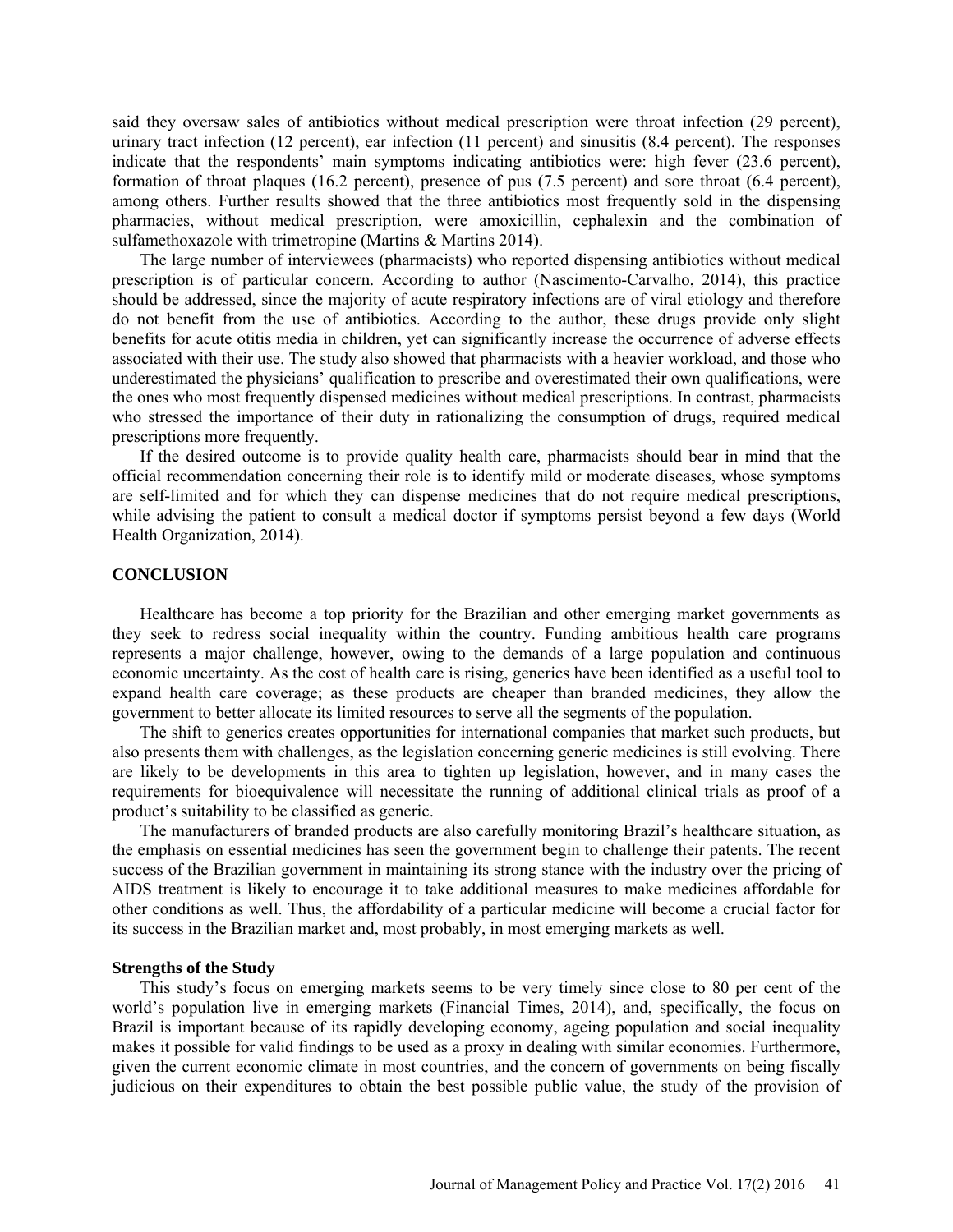affordable healthcare stands to not only contribute to the literature, based on the significance of findings, but also contribute to the development of implementation frameworks and replicable best practices.

#### **Suggestions for Further Research**

This study could be greatly improved by conducting interviews with healthcare stakeholders such as medical doctors, pharmacists, insurance companies, hospitals and patients to determine, from their perspective, how efficient the present Brazilian healthcare system is and what their suggestions are for improvement.

## **REFERENCES**

- Anand, J. (2011). The Brazilian Private Health Care Sector. *The Lancet, pp. 35-41.*
- Amon, P. (2014). Brazil: Country health profile. The Pan American Health Organization.
- Amon, P. (2015). Brazil's looming economic crisis. *BBC News, 5th August 2010.*
- Arretche, M. (2011) Toward a Unified and More Equitable System: Health Reform in Brazil. *International Journal of Health Care Finance and Economics,* pp. 33-38.
- Bird, R. C. (2010). Can Compulsory Licensing Improve Access to Essential Medicines? *The Lancet,* pp. 102-19.
- Bertoldi, A. et al. (2011). Generic Drugs in Brazil: Known by Many, Used by Few. *Cadernos de Saúde Publica,* 21 (6)
- Bermudez, J. et al., (2002). Access to Drugs, the WTO TRIPS Agreement, and Patent Protection In Brazil: Trends, Perspectives, and Recommendations to Help Find Our Way. *MSF/DND Working Group, pp. 133-4.*
- Braithwaite, J. (2011). Corporate Crime in the Pharmaceutical Industry. London: Rutledge & Kegan.
- Bruce, Francesca (2009). Patents Under Debate in Brazil Again. *London, Scrip World Pharmaceutical News,* pp. 45-6.
- Cassier & Correa, (2012). Brazilian Pharmaceutical Companies Read a Major Stumbling Block In the Production of ARVs. *International Journal of Intellectual Property Management,* pp. 72-79.
- Chaves, C.C. et al. (2011). Access to Medicines and Intellectual Property in Brazil: Reflections and Strategies of Civil Society. *Sur Revista International de Direitos Humanos,* 5(8).
- Chetley, R. (2014). Pharmaceuticals in the developing world. *Journal of Economic Perspectives,* pp. 69- 90.
- Cohen, J.C. (2010). Expanding Drug Access in Brazil: Lessons for Latin America and Canada. *Canadian Journal of Public Health, 97 (6).*
- Da Silva, C.L. & Oliveira, A. (2007). Brazilian Industry Policy After 1990: Focusing on the Pharmaceutical Industry. *Journal of Technology Management & Innovation,* pp. 45-53.
- De Mello e Souza, A. (2008). Defying Globalization: Effective Self-Reliance in Brazil. *Comparative Politics, 35 (1-5).*
- Elias, P., & Cohn, A. (2010). Health Reform in Brazil: Lessons to Consider. *American Journal Of Public Health,* 93:44-48.
- Etco, J. (2012) Informality in Pharmaceutical Area: A Barrier to Brazilian Economical Growth and a Risk to Public Health. The *Journal of Public Health,* p. 41.
- Financial Times (December 2015). China healthcare: Missing a beat.
- Financial Times (December 2015). Generics revive Philippines pharma industry.
- Financial Times (August 2015). Generic drugs ban prompts India to freeze EU trade talks.
- Financial Times (December 2014). Bayer loses bid to bloc cheap version of cancer drug in India.
- Financial Times (October 2014). Pharma giants face developing market ambitions.
- Fox et al. (2010). The Patentability of Second Medical Use Inventions in Brazil. *The Lancet,* pp. 11-33.
- Fritsch, P. (2003). Generics Break Brand Names' Hold on Brazil Bristol-Myers and Others Fear Adverse Side Effects on Pharmaceutical Sales. *The Wall Street Journal, New York*, 4 December 2003, p. A 33.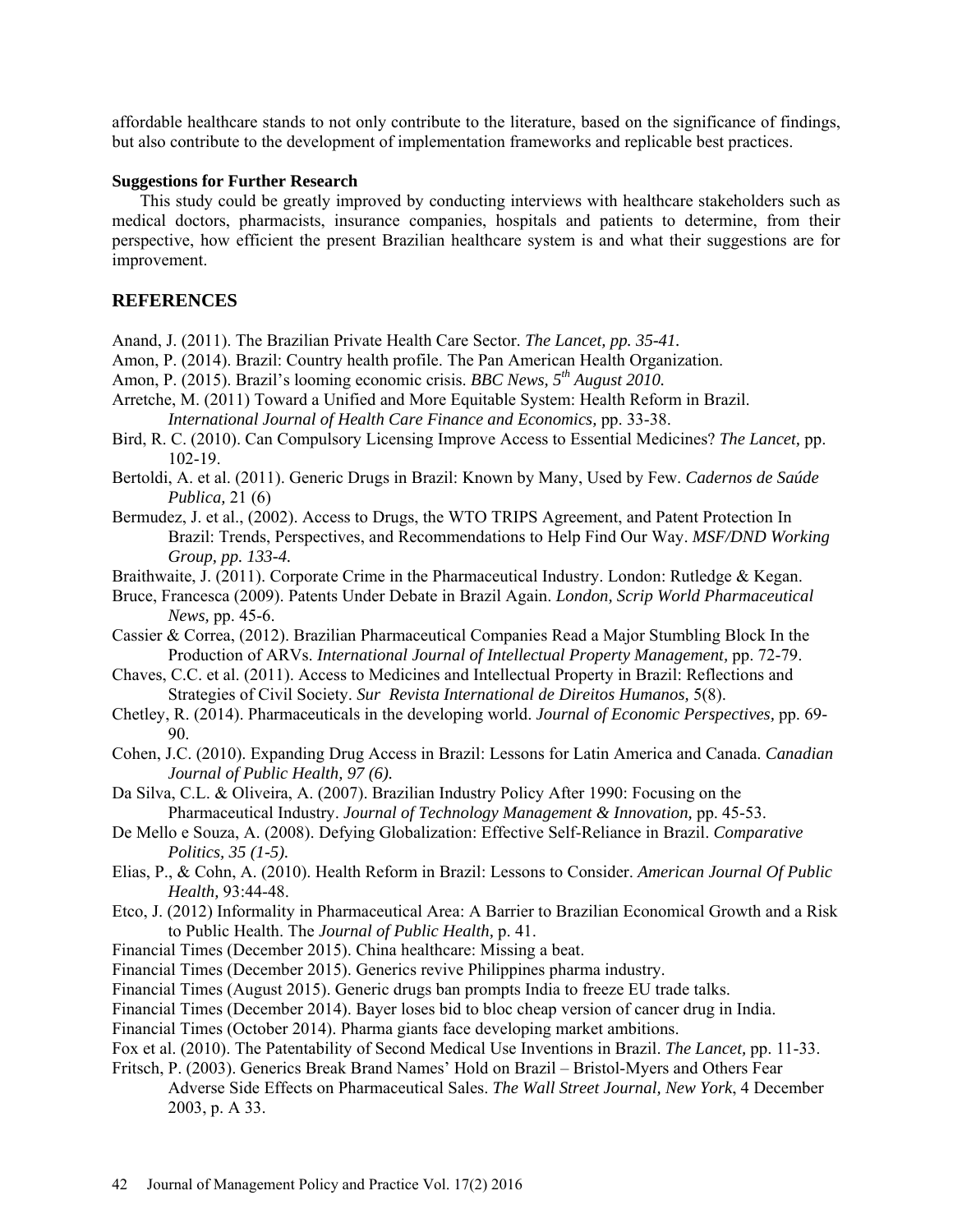Frost & Sullivan, (2013). The Brazilian Health Care Industry. *Health Care Journal,* pp. 55-56.

- Gomez, E. (2009). A Temporal Analytical Approach to Decentralization: Lessons from Brazil's Health Care Sector. *Journal of Health Politics, Policy and Law,* 33 (1).
- Grabowski, H. (2012). Patents, Innovation and Access to New Pharmaceuticals. *Journal of International Economic Law,* 5(4).
- Greenhalgh, T. (2012). Drug marketing in the Third World: Beneath the cosmetic reforms. *Lancet pp. 215-87.*
- Haak, H. (2012). Pharmaceuticals in two Brazilian villages: Lay practices and perceptions. *Journal of Social Sciences and Medications,* 27 (167-90).
- Idris, K. (2010). Intellectual Property: A Power Tool for Economic Growth. *World Health Forum,* 9:22*.*
- IMS (2012). *Pharma Strategy Press Briefing: Emerging Markets Growth in a "New World Order*. (London, IMS)*.*
- IMS (2013). *IMS Market Prognosis 2008-2012 Latin America, Brazil.* (London, IMS).
- Katrak, H. (2009). Affordable Prices for Essential Medicines for Developing Countries: Some Economic Issues. *Development Policy Review,* 22 (3).
- Ledogar, A. (2006). Efforts to regulate the medicines market. *Lancet pp. 904-5.*
- Lexchin, J. (2012). Pharmaceutical promotion in the Third World. *Journal of Drug Issues,* 22(2).
- Martins, M. S., & Martins, L. P. (2014) Desenvolvimento de um material informative sobre os Antibioticos mais vendidos nas farmacias de dispensaҁão em Santa Catarina. *Brazilian Journal of Pharmaceutical Sciences,* vol. 45, pp. 45-51, November/December 2009.
- May, C., & Sell, S. (2005). Intellectual Property: A Critical History. *Lancet,* pp. 76-7.
- Melrose, K. (2015). New Drugs in Brazil: Do They Meet Brazilian Public Health Needs? *Pan American Journal of Public Health,* pp. 102-109.
- Muller, K. (2012). Overpromotion of drugs in international product package inserts. *Health Care Marketing,* pp. 33-41.
- Nascimento, A. C. (2014). Medication Advertising in Brazil: Can it be Regulated? *Ciência & Saúde Coletiva,* 14 (3).
- Nunn, A. & Gruskin, S. (2009). Changing Global Essential Medicines Norms to Improve Access To AIDS Treatment: Lessons from Brazil. *Global Public Health,* pp. 16-22.
- Nunn, A. (2010). The Politics and History of AIDS Treatment in Brazil. *International Journal of Public Health,* pp. 7-15.
- Oversteegen, M. (2006). Use of Compulsory License in Brazil May Back Fire. *Datamonitor,* May 2006, pp. 19-22.
- Parra-Bernal, G. (September 2011). Pfizer May Pay \$525 million for Brazil Drugmaker. *Pharmaceutical News Report,* p. 3.
- Rauber, C., Feltrin, M., & Piovezan, A. (2013). Evaluation of antibiotics dispensing profile in Santa Catarina, Brazil. *Brazilian Journal of Pharmaceutical Sciences,* vol. 45, pp. 27-42. November/ December 2013.
- Rich, J. (2010). Explosion of Generics About to Occur in Brazil. *The New York Times,* 23 November 2000, Section W, p. 1.
- Shadlen, M. (2013). Pharmaceutical Inventions: When is the Granting of a Patent Justified? *International Journal of Intellectual Property Management,* pp. 66-73.
- Shah, S. (2013). Bayer Rules Out Expensive Acquisitions to Focus on Academia. (London, Scrip).
- Shanker, Daya. (2011). Brazil, the Pharmaceutical Industry and the WTO. *Journal of World of Intellectual Property pp. 53-69.*
- Silva & Carter, (2011). Brazil's Complex Health Care System. *Latin American Journal of Public Health,*  pp. 95-105.
- Tan, M. L. (2012) Dying for Drugs: Pill Power and Politics in Brazil. *Lancet, pp. 131-42.*
- Tan, M.L. and Tanchoco R. (2013). Drug Promotion in South America. *Drug Monitor,* pp. 131-42. The Economist, November 2014.